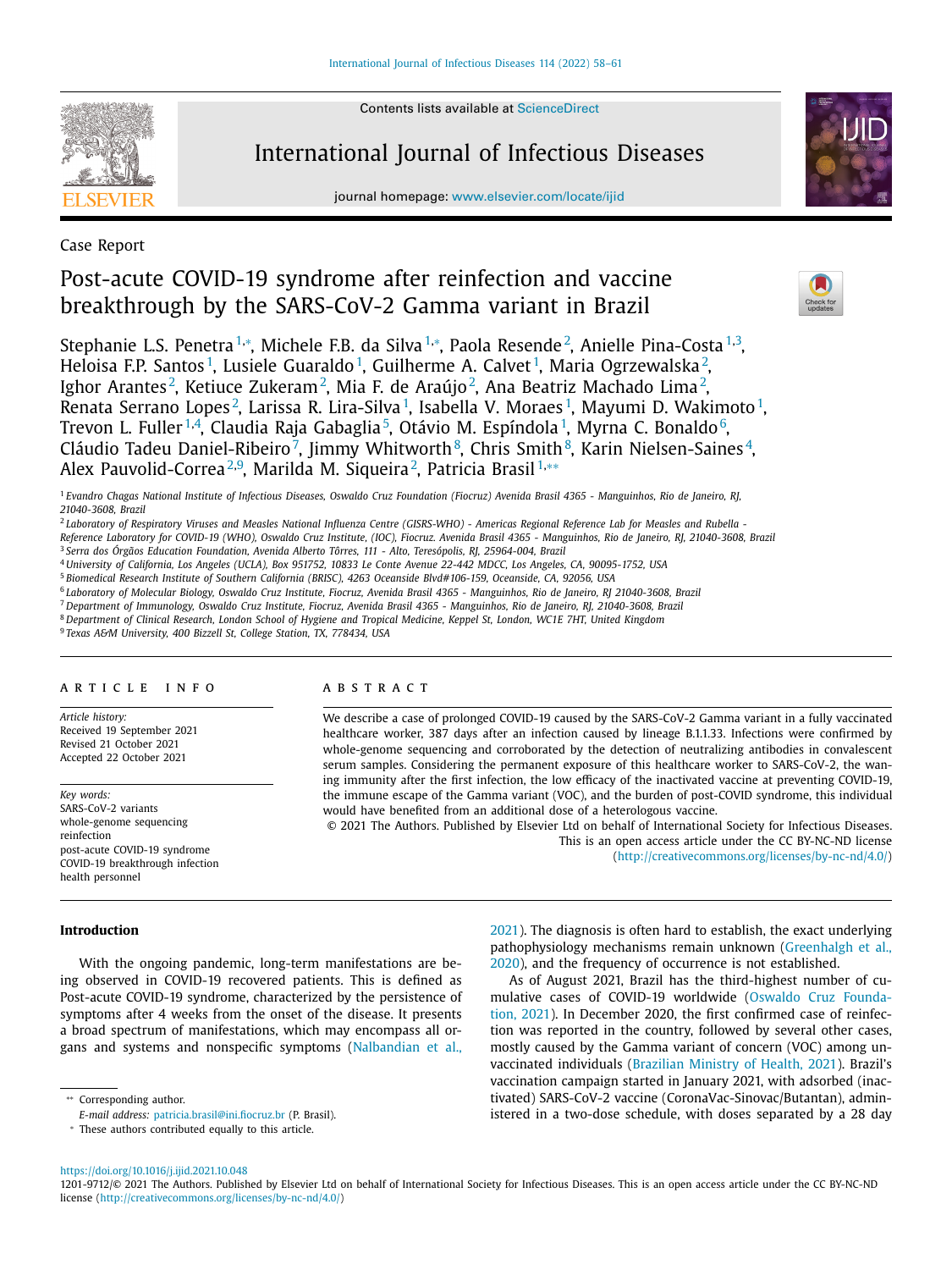interval (Oswaldo Cruz [Foundation,](#page-3-0) 2021). CoronaVac was the first vaccine available in Brazil, when healthcare workers (HCW) immunization was prioritized. By the end of August 2021, 27% of the country's population of 230 million had been fully vaccinated. Effectiveness of CoronaVac was around 65.9% for the prevention of COVID-19 in Chile (Jara et al., [2021\)](#page-3-0) and 49.4% (95% CI 13.2 to 71.9) effective in the prevention of COVID-19 in HCW, in a setting of high prevalence of the Gamma VOC in Manaus, Brazil (Hitchings et al., 2021). These results were similar to that of a [nationwide](#page-3-0) study of 61 million Brazilians which demonstrated that complete vaccination with CoronaVac in the general population was associated with a 54.2 (95% CI 53.4-55.0) lower risk of infection [\(Cerqueira-](#page-3-0)Silva et al., 2021).

The emergence of SARS-CoV-2 VOCs, facilitated by factors such as low vaccination coverage globally and sustained virus transmission, raised questions regarding the extent of protection provided by vaccination programs. Moreover, primary and secondary failure of inactivated vaccine to efficiently neutralize VOCs after complete vaccination course have already been described [\(Hunsawong](#page-3-0) et al., 2021; Yigit et al., [2021\)](#page-3-0). Thus, genomic and immune response follow-up are crucial in evaluating the impact of VOCs while the pandemic persists. The present report describes a case of prolonged COVID-19 after breakthrough infection by SARS-CoV-2 Gamma VOC (P.1) more than a year after clinical infection by the B.1.1.33 lineage in a HCW fully vaccinated with CoronaVac in Brazil.

## **Case description**

A healthy 43-year-old male HCW presented with fever, headache, rhinorrhea, and dry cough on April 5, 2020. Clinical manifestations disappeared after 14 days, and no hospitalization was necessary. COVID-19 was confirmed by RT-PCR of a [nasopharyngeal](#page-3-0) sample, as previously described (Konrad et al., 2020). The SARS-CoV-2 B.1.1.33 lineage was identified by wholegenome sequencing. Briefly, the SARS-CoV-2 genome was assembled using established Illumina protocols [\(Resende](#page-3-0) et al., 2020). FASTQ reads were imported into the CLC Genomics Workbench version 20.0.4 (QIAGEN), trimmed, and mapped against the reference sequence EPI\_ISL\_402124 from the EpiCoV database at GI-SAID [\(www.gisaid.org\)](http://www.gisaid.org): hCoV-19/Brazil/RJ-FIOCRUZ-1691-R1/2020 (EPI\_ISL\_2196361) and hCoV-19/Brazil/RJ-FIOCRUZ-21373-R2/2021 (EPI\_ISL\_2196251). The lineages were classified using the Pango Lineages tool [\(O'Toole](#page-3-0) et al., 2021).

On January 27, 2021 (nearly 9 months later), the patient received the first dose of CoronaVac followed by a second dose 28 days later. On April 26, 67 days after the second dose of CoronaVac, and 387 days after the first episode of COVID-19, the HCW developed a new episode of COVID-19 confirmed by RT-PCR [\(Figure](#page-2-0) 1. A-B). The lineage Gamma was identified by whole-genome sequencing more than a year after B.1.1.33 infection [\(Figure](#page-2-0) 1. C-D) [\(Guindon](#page-3-0) et al., 2010). The patient presented the same clinical manifestations and duration as in the first episode of COVID-19, except for headache and blurred vision, which persisted for 18 weeks beyond the acute infection episode with Gamma VOC. These findings were not attributable to any alternative diagnoses.

Spike protein specific immunoglobulin G (anti-S IgG) was under the detectable range five months after the initial infection (September 9, 2020), but still present two months after the second dose of vaccine (April 27, 2021) and ten days after reinfection (May 6, 2021) [\(Figure](#page-2-0) 1.B). The humoral response to SARS-CoV-2 after reinfection was confirmed by a highly specific plaque reduction neutralization test (PRNT<sub>90</sub>) for SARS-CoV-2. Inactivated serum samples presented high neutralizing antibodies (Nabs) titers for B.1.1.33 (320), Gamma (320), and Delta (160).

## **Discussion**

This case illustrates that even after complete vaccination the continuous exposure of HCWs to SARS-CoV-2 can lead to breakthrough infection. Furthermore, unlike the first infection, the clinical presentation of SARS-CoV-2 upon reinfection was characterized by persistent neurological symptoms.

Our data suggest rapid waning of binding antibodies by the absence or low levels of anti-S IgG after the infection with B.1.1.33, but presence of highly specific Nabs for B.1.1.33, Delta and Gamma VOCs, after complete vaccination following a second episode of COVID-19.

Whether the HCW developed Nabs after full immunization with CoronaVac remains unknown. Usually, individuals with preexisting immunity develop uniformly high neutralizing antibody responses [\(Reynolds](#page-3-0) et al., 2021). Although it is not clear which qualitative and quantitative parameters could be used as an adequate correlate of protection and its duration, this HCW was not protected against reinfection. We hypothesize that this is probably due to absent post-infection virus neutralizing activity, a shortlived humoral immune response, and the circulation of new variants capable of escaping immune responses generated by the first infection [\(Fintelman-Rodrigues](#page-3-0) et al., 2021), and by the immunity rendered by two doses of CoronaVac. Although Nab appears to protect against symptomatic infection, the minimum titers necessary for conferring immunity to SARS-CoV-2 are a topic of ongoing research.

The patient had no known comorbidities. The only factor that could explain the multiple episodes of COVID was his permanent exposure to SARS-CoV-2. His reinfection occurred more than a year after the primary infection, time expected for waning of protection following natural infection by SARS-CoV-2 (Hall et al., [2021\)](#page-3-0). As expected in vaccinees, the patient did not develop acute critical illness, confirming the efficacy of CoronaVac in reducing the risk of severe disease and death at a time when the Gamma variant accounted for 96% of circulating genotyped SARS-CoV-2 specimens [\(Hitchings](#page-3-0) et al., 2021). Nevertheless, the patient required long-term specialized care because of post-COVID-19 syndrome.

As of August 2021, social distancing measures were relaxed and vaccinated individuals have engaged more frequently in social activities, increasing their risk of exposure to SARS-CoV-2 and breakthrough infections globally. Moreover, it is of concern that vaccines currently being used in Brazil, including CoronaVac, barely prevent infection and transmission, contributing to the persistence of the pandemic, particularly in the current scenario of predominantly highly transmissible Delta VOC, the prevalence of which has increased from 48% in July to 86% in August 2021. It is thus highly advisable that SARS-CoV-2 surveillance and intervention programs aimed at reducing viral exposure continue until an adequate proportion of the population is fully vaccinated, especially considering the emergence of new VOC that may compromise vaccine efficacy.

Considering the permanent exposure of this healthcare worker to SARS-CoV-2, the waning immunity of first infection, the low efficacy of inactivated vaccine in the prevention of COVID-19, the immune escape of Gamma variant (VOC), and the burden of post-COVID syndrome, this individual would have benefited from an additional dose of a heterologous vaccine.

In the epidemiological setting of low immunization rates and high transmission rates of SARS-CoV-2, the breakthrough reinfection with a VOC in an HCW is particularly timely and may presage trends in reinfection and hospitalization across Latin America, as we enter the third year of the pandemic. As vaccine supply chain limitations ease, evidence-based decisions about boosting are urgently required. In addition, better understanding of immune factors potentially associated with persistence of COVID-19 symptoms might help the management of this condition.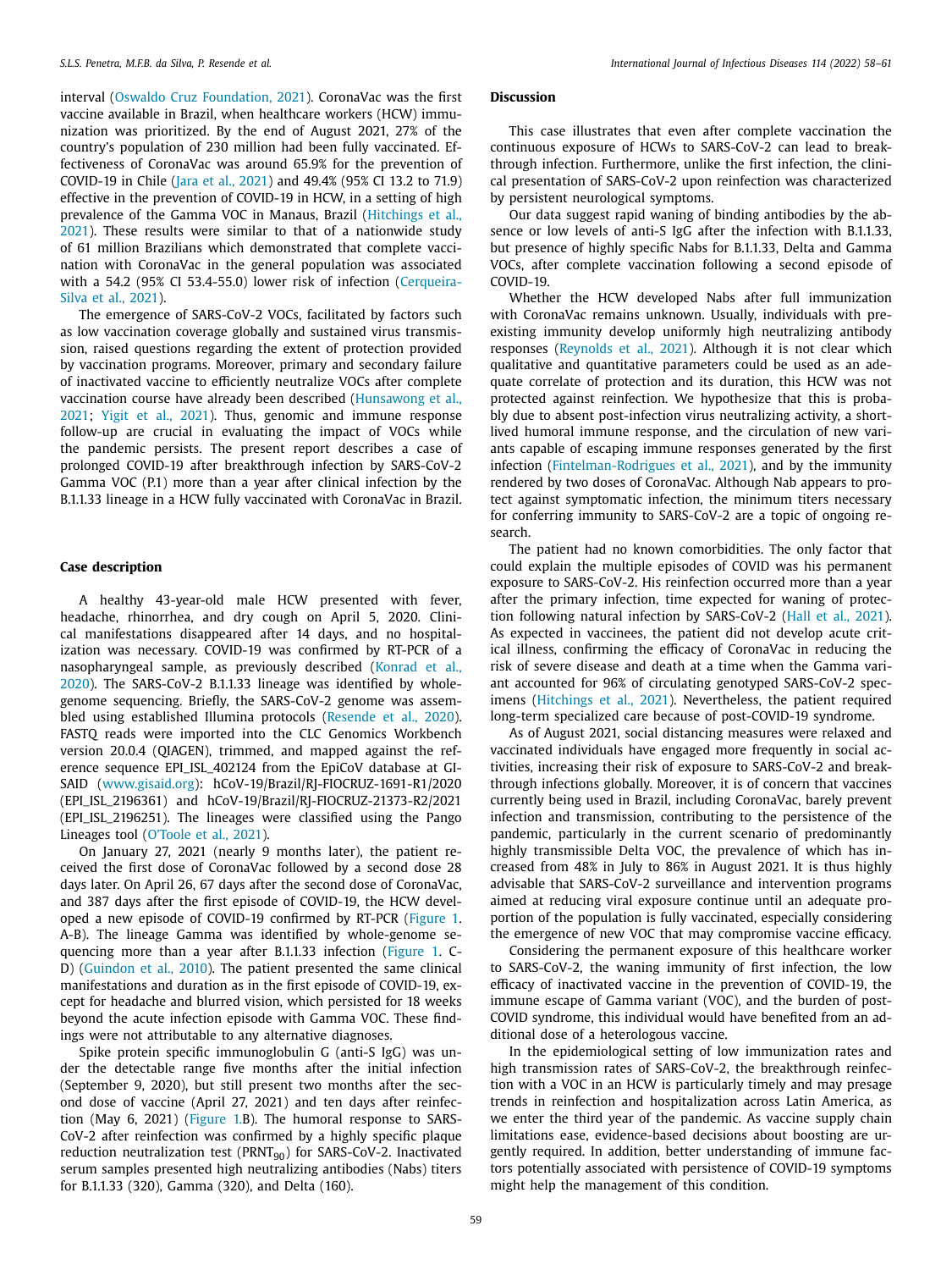<span id="page-2-0"></span>

**Figure 1. A.** Frequency of SARS-CoV-2 lineages in the state of Rio de Janeiro (Source COVID-19 FIOCRUZ Genomic Network http://www.genomahcov.fiocruz.br/ [presenca-das-linhagens-por-estado/\).](http://www.genomahcov.fiocruz.br/presenca-das-linhagens-por-estado/) **B.** Timeline of SARS-CoV-2 P.1 Gamma reinfection case and antibody status. **C & D** Phylogenetic and temporal characterization of SARS-CoV-2 genomes recovered from primary infection and from reinfection episode. C. Maximum Likelihood tree (n = 189) constructed with IQ-TREE2 of Brazilian SARS-CoV-2 whole genome sequences (29,415 nts.) (*6*). Primary infection and reinfection samples are highlighted by their shapes. B.1.1.33, Alpha (B.1.1.7), Delta (B.1.617.2), Gamma (P.1), Lambda (C.37) and Zeta (P.2) lineages have their statistical support (aLRT, average likelihood ration test) indicated in their corresponding branches. The tree was rooted with a B lineage reference sequence from Wuhan, China. **D.** Time-scaled Bayesian MCC tree of whole genome sequences inferred with Beast 1.10 from Brazilian SARS-CoV-2 Gamma variant ( $n = 100$ ). The reinfection sample and its MRCA (Most Recent Common Ancestor) are both highlighted by their shapes. The collection date and the date to which the MRCA was traced back to (alongside its 95% HPD interval) are both annotated in the timeline in the bottom of the tree. The MRCA (Most Recent Common Ancestor) of the reinfection genome was traced back to early March 2021 [2021.03.09 (95%HPD: 2021.03.05 – 2021.03.16)], therefore significantly distinct, even its lower limit, from the patient's first notified SARS-CoV-2 infection.